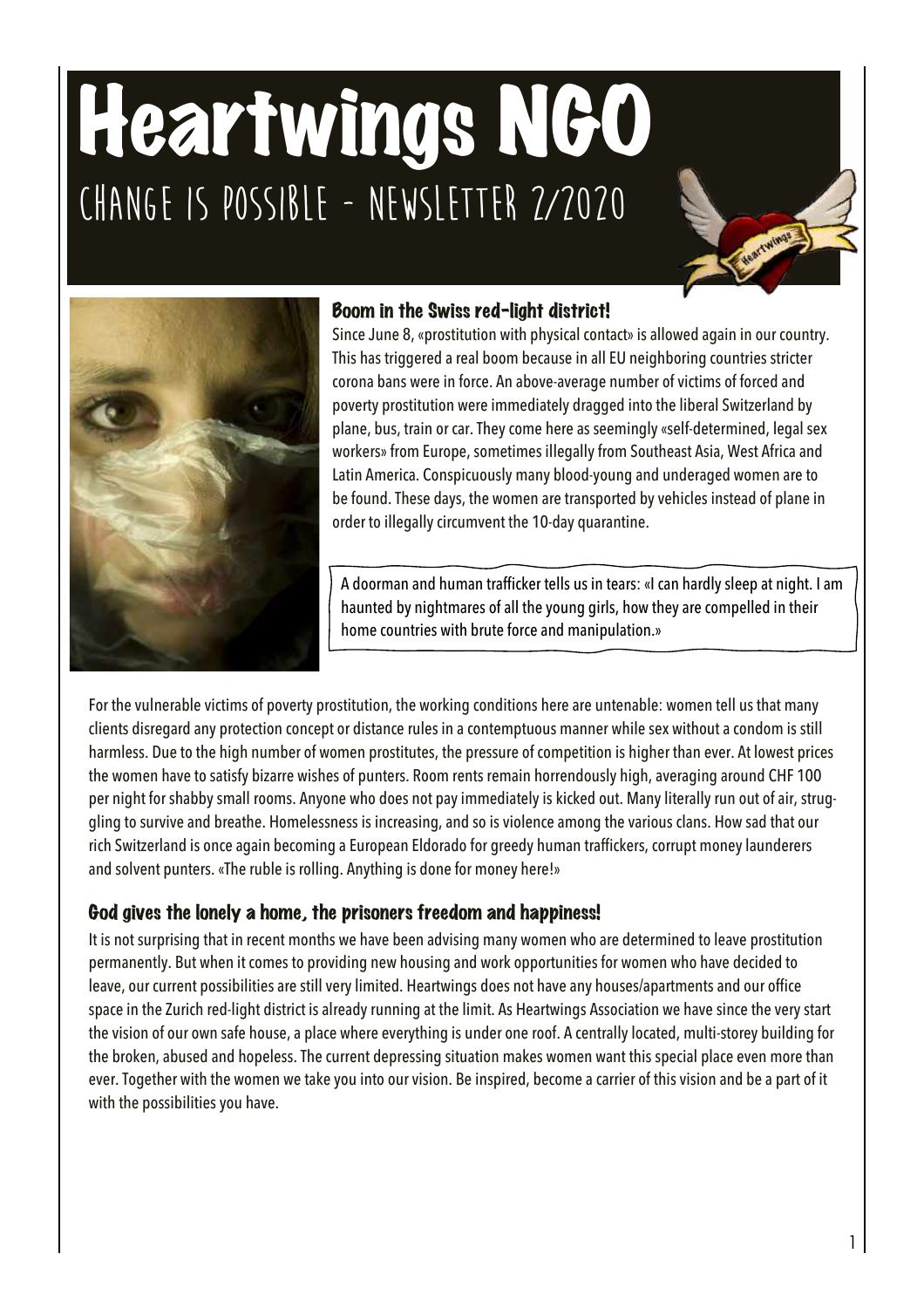



We are increasingly receiving requests for volunteer office work and internships, which we unfortunately have to put on hold at the moment. For this we would need more office space.

Our office area should be made up of different rooms. To avoid overlapping of administration work and consultations.

## **«Is there a possibility to paint and be creative together? I've heard that it helps to express feelings.»**

The art of Dorothée Widmer touches every visitor in our office. The label «Artworks for Freedom» should become even more true to its name. We would like to help the dropouts to restore their perception of their own feelings and encourage reflection of emotions/situations.



#### **«This blazer good for me – Me not staying forever at Langstrasse – as businesswoman in future I need many elegant clothes.»**

Our ladies lounge boutique with its clothes, decorative items, accessories and cosmetics is a key to the heart of the women. Whether they are still in prostitution or already in the process of quitting - the many clothes they usually take are not just a necessity, but a wonderful contrast to their rocky day-to-day life. Our boutique is soon bursting at the seams despite the frequent visits. But for the many drop-outs and visitors we need more space and an even wider range of articles.



#### **«This place is different. There is great ambience, good atmosphere, and best coffee - this coffee machine also have to buy.»**

Nowadays, when women come into our office for a coffee, they react strongly to the calming music, they don't even need to talk about their problems, they just enjoy the peace and quietness. Relaxed and changed they leave our office.

A place like this «coffee for the heart» should be open and easily accessible at any time of the day and night. A peaceful spot where women can relax and be safe.

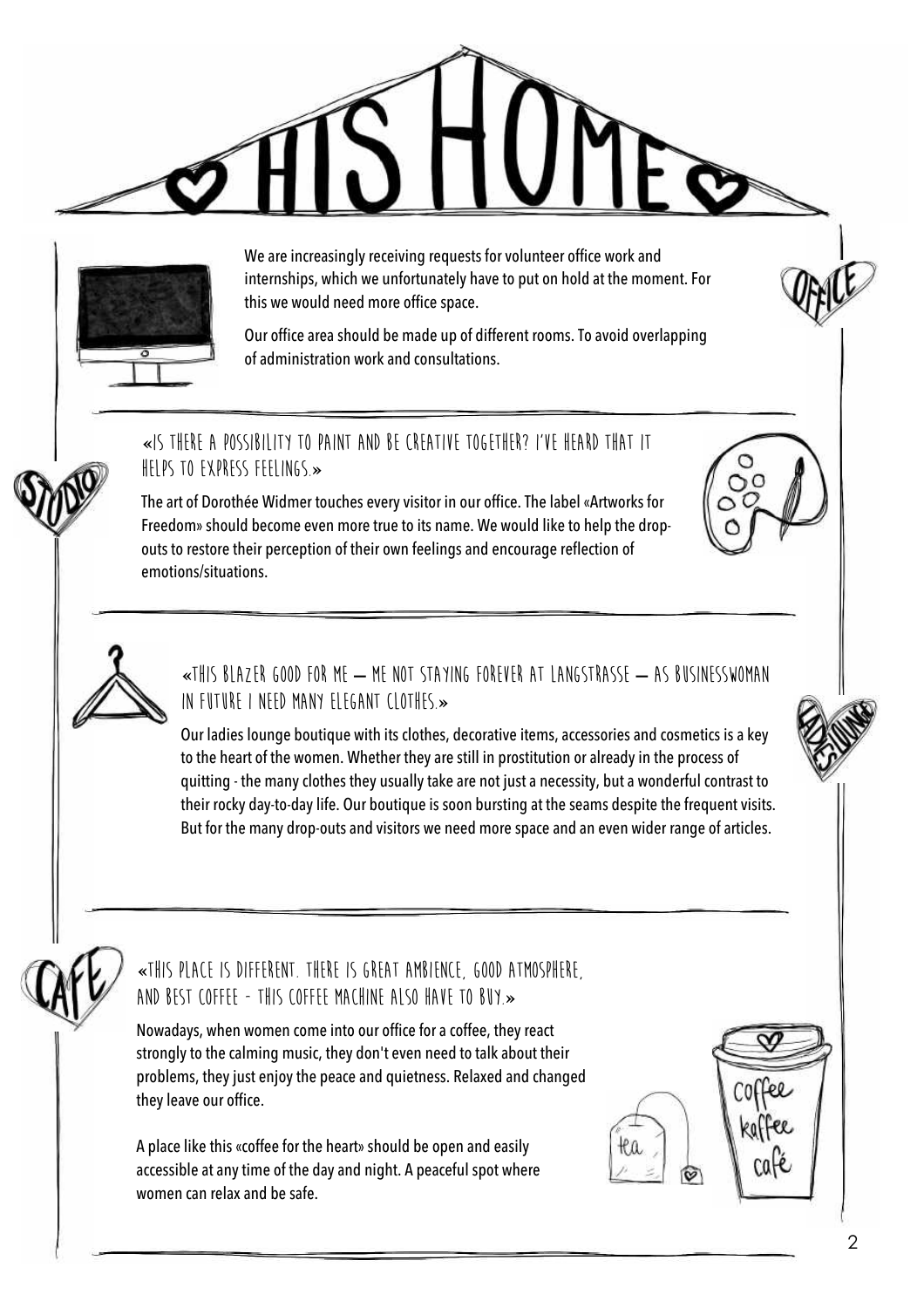In this house, people should receive all-round help, protection, social accompaniment and reintegration into regular work processes 24/7. Every evening fellowship at the table and events with lots of music, a climate is to be created in which an incentive for positive life changes can grow through encouraging examples. The hardship of these days makes us more than ever aware of the importance of a safe home for the women. Pushed around for years as nomads, they long for a familiar place they can call home.

#### «This place would remain my home forever - even if I had already long been standing on my own two feet.»

Perhaps the question now arises where the finances and human resources in this corona crisis should come from? Good to know that all the treasures of this world belong to God and that He provides and guides us all. Be the change!

## **«It's so dark in here, in my room - I taped rubbish bag to window to stop everyone from looking in. I want room with real curtain.»**

There should be many rooms in our house - space for every drop-out. Beautifully furnished rooms should be the retreat for the women. These rooms are a safe haven and stable during the turbulent phase of the exit.

The housing situation of women in the milieu is usually catastrophic. Often a dozen women share a restroom. Cooking facilities are limited, if at all available. No more than a bed and a wardrobe are provided for the women. In order to keep the offer attractive for the punters, most of the women are moved to another place after a short time.



**«I do cleaning, do everything! But I stupid, no school finished nobody wants me. But you say I'm good - can I work here?»**

Anyone who does not have an excellent curriculum vitae, does not speak our language and is mentally unstable will fall through all the levels of the labour market. The women often ask for an employment opportunity in our association. We would like to offer such jobs and employment opportunities to make it easier for them to enter the working world at a later stage. We already work with willing employers and are always looking for them.

## **«My dog is a bit stupid. He needs so much help. But I think he helps me too.»**

Many women from the milieu experienced abuse and violence in their childhood. Ended up in prostitution at an early age - were robbed of their childhood.

A place of peace with animals, a garden and balconycan revive the childlike light-heartedness in them. An important component in the reflecting and healing process.





INWilliam



www.filmuth.com/www.filmuth.com